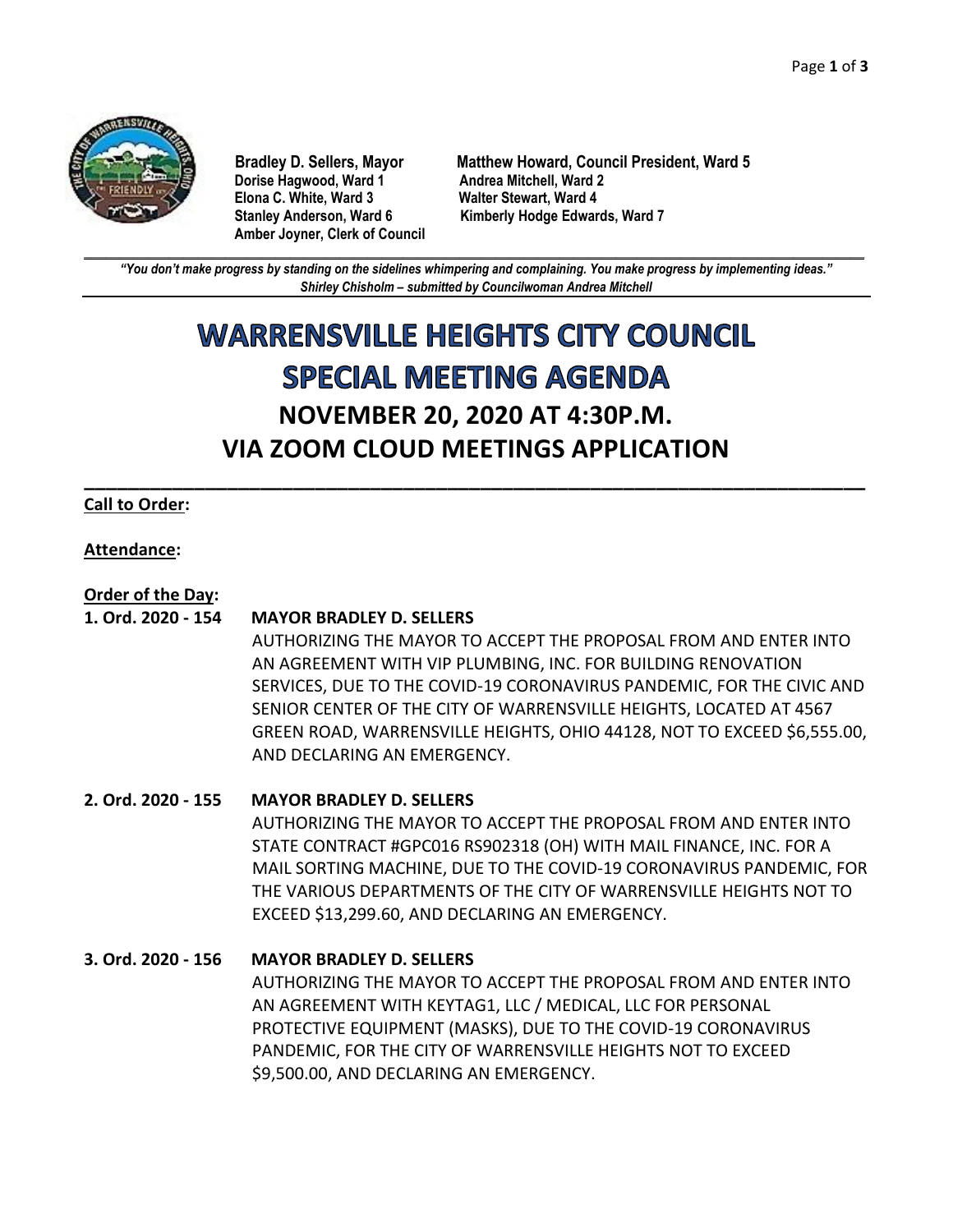## **4. Ord. 2020 - 157 MAYOR BRADLEY D. SELLERS**

AUTHORIZING THE MAYOR TO ACCEPT THE PROPOSAL FROM AND ENTER INTO AN AGREEMENT WITH INFINITY CONSTRUCTION CO., INC. FOR BUILDING RENOVATION SERVICES, DUE TO THE COVID-19 CORONAVIRUS PANDEMIC, FOR VARIOUS BUILDINGS OWNED OR LEASED BY THE CITY OF WARRENSVILLE HEIGHTS NOT TO EXCEED \$275,000.00, PURSUANT TO ARTICLE VI, SECTION 5 OF THE CHARTER OF THE CITY OF WARRENSVILLE HEIGHTS, AND DECLARING AN EMERGENCY.

# **5. Ord. 2020 - 158 MAYOR BRADLEY D. SELLERS**

AUTHORIZING THE MAYOR TO ACCEPT THE PROPOSAL FROM AND ENTER INTO AN AGREEMENT WITH GEIS COMPANIES FOR BUILDING RENOVATION SERVICES, DUE TO THE COVID-19 CORONAVIRUS PANDEMIC, FOR THE FORMER CITY HALL BUILDING (LOCATED AT 4301 WARRENSVILLE CENTER ROAD, WARRENSVILLE HEIGHTS, OHIO 44128) AND THE NEW MUNICIPAL BUILDING (LOCATED AT 4743 RICHMOND ROAD, WARRENSVILLE HEIGHTS, OHIO 44128) OF THE CITY OF WARRENSVILLE HEIGHTS NOT TO EXCEED \$76,000.00, PURSUANT TO ARTICLE VI, SECTION 5 OF THE CHARTER OF THE CITY OF WARRENSVILLE HEIGHTS, AND DECLARING AN EMERGENCY.

# **6. Ord. 2020 - 159 MAYOR BRADLEY D. SELLERS**

AUTHORIZING THE MAYOR TO ACCEPT THE PROPOSAL FROM AND ENTER INTO A PERSONAL SERVICES AGREEMENT WITH PROJECT MANAGEMENT CONSULTANTS FOR CONSTRUCTION MANAGEMENT SERVICES FOR THE RENOVATION OF VARIOUS BUILDINGS OWNED OR LEASED BY THE CITY OF WARRENSVILLE HEIGHTS DUE TO THE COVID-19 CORONAVIRUS PANDEMIC, NOT TO EXCEED \$30,000.00, PURSUANT TO ARTICLE VI, SECTION 5 OF THE CHARTER OF THE CITY OF WARRENSVILLE HEIGHTS, AND DECLARING AN EMERGENCY.

# **7. Ord. 2020 - 160 MAYOR BRADLEY D. SELLERS**

AUTHORIZING THE MAYOR TO ACCEPT THE PROPOSAL FROM AND ENTER INTO A PERSONAL SERVICES AGREEMENT WITH EDDIE GILFORD, SR. FOR BUILDING ELECTRICAL RENOVATION SERVICES, DUE TO THE COVID-19 CORONAVIRUS PANDEMIC, FOR VARIOUS BUILDINGS OWNED OR LEASED BY THE CITY OF WARRENSVILLE HEIGHTS NOT TO EXCEED \$12,384.70, AND DECLARING AN EMERGENCY.